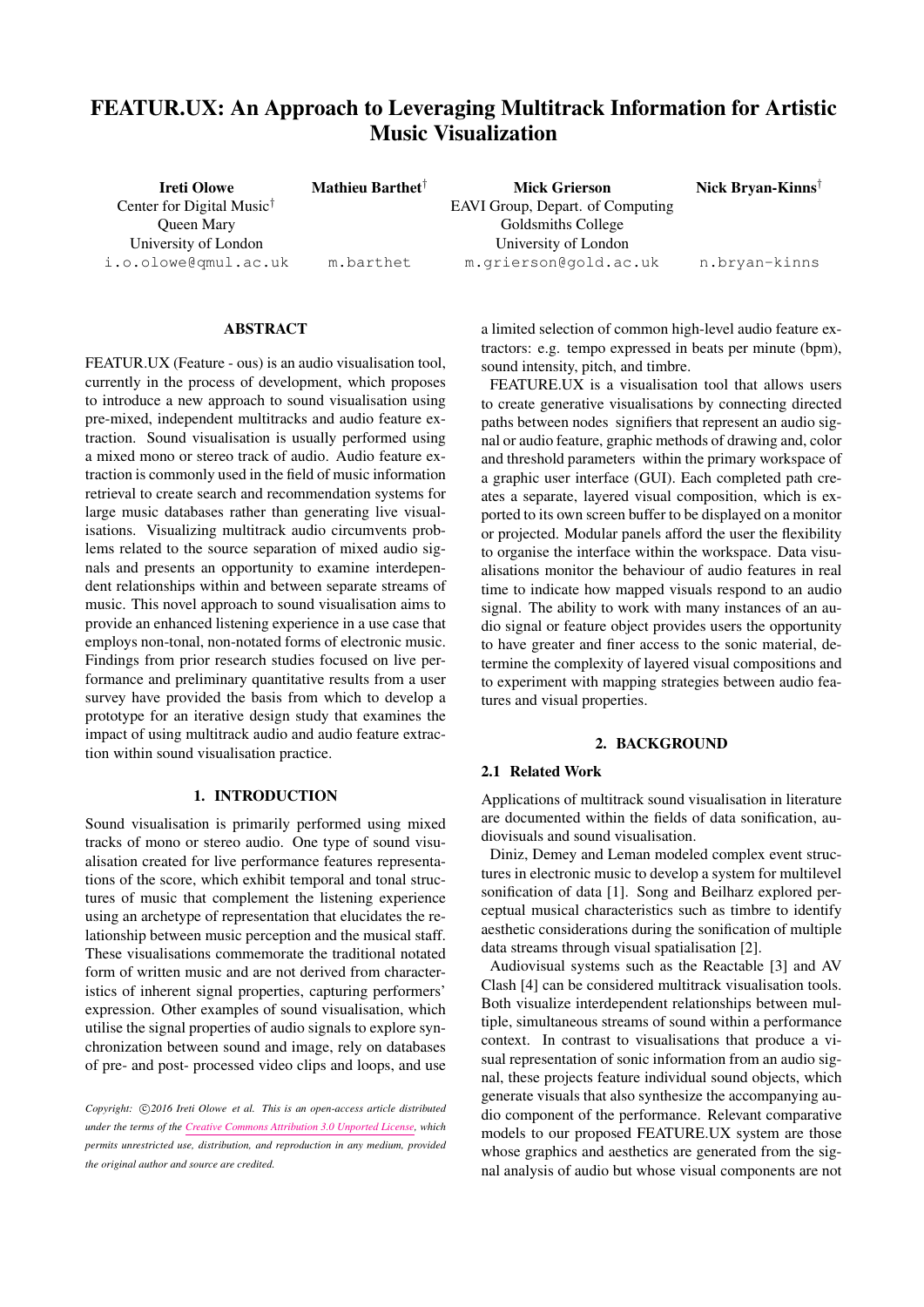also tasked with providing a simultaneous audio accompaniment.

Throughout multitrack audio research, audio streams have been visualized to provide analysis and control. Hiraga, Mizaki and Fujishiro developed a system to review live performance as a method for performers to share an ensemble experience between co-players, compare different degrees of expression between performances and to understand the intent and mood of each performer [\[5\]](#page-8-4).

Dahyot, Kelly and Kearney also explored the use of multitrack stream visualisation for live performance. Their objective was to utilise separate streams of data to control the environment in which artists performed. An individual stream of audio output from each band member is used to trigger lighting events and enable animations [\[6\]](#page-8-5).

Soma is an applicable visualisation tool designed to offer real-time multitrack visualisations. The system renders visuals from separate streams of MIDI data for live performance. Bergstrom developed Soma to challenge typical mapping conventions of limited high-level features used to define the sound-image relationship. Bergstrom wanted to exceed the limited conventions of visualisation practice that mapped visuals to the beat or amplitude of music. He proposed to gain deeper access to lower level audio features to explore the elements of expectation: tension and surprise [\[7\]](#page-8-6). His system enables a group or an individual performer to display visual music generated from the output of performed instruments [\[8\]](#page-8-7). The visuals in Soma map to MIDI parameters: i.e. scales, notes, chords, tempo, volume and force.

Another aim of Soma was to create intuitive control interfaces to replace the ubiquitous use of knobs, buttons and sliders. The system is composed of a graphics rendering module, a module to monitor gestures and control input and a module to manage mapping between the renderer and control information. Real-time graphics are produced through the interpretation of MIDI sent via Open Sound Control (OSC) or multi-channel musical data processed using visual synths that produced unique effects [\[9\]](#page-8-8).

The decision to forgo hardwired mapping between audition and visual domains allows a performer to generate dynamic graphics throughout the visual performance. Soma separates the role of the musician from the role of the visual mix engineer. While information is generated with played instruments, the visual engineer performs by deciding how to create links between the data and the visual synths [\[9\]](#page-8-8).

## 2.2 Multitrack Audio

It is our hypothesis that a multitrack approach allows the generated visualisations to feed upon a richer, more abundant source of data to produce a more complete representation of its characteristics and expression.

A major difference between using a single track of mixed or multiple, pre-mixed tracks of audio as the data source from which to generate visualisations lies in the amount of available, accessible and employable information. Mixing and mastering individual stems to produce a final mix may significantly alter the fidelity of audio features, depending on the feature extracted from the pre-mixed tracks. In cases where the processes fail to preserve the sonic distinction between audio tracks, particular traits of the sonic information within individual stems may be lost. The benefit of multitrack visualisation offers a richer pool of data from which to extract musical features, map parameters and exhibit their behaviours and relationships in the visual domain. Fazekas demonstrates that tracks analyzed independently impart information that would be nullified by the mixing process [\[10\]](#page-8-9). As stated by Hargreaves, independently analyzed tracks avoid occlusion within salient portions of audio in individual tracks that become difficult to isolate and analyze in mixed signals [\[11\]](#page-8-10).

Software tools for audio and composition analysis have employed multitrack audio. TaCEM was developed to study the influences of technology on electroacoustic music composition. [1](#page-1-0) Coupries EAnalysis framework sought to introduce new composition tools through the exploration of graphic representation. [2](#page-1-1) Providing support for multitrack audio in creative software is gaining popularity. VDMX [3](#page-1-2) routes audio signals over OSC from Ableton Live using Soundflower. Magic Music Visuals<sup>[4](#page-1-3)</sup> also supports multitrack audio. Other popular software packages such as Quartz Composer,<sup>[5](#page-1-4)</sup> Pure Datas Gem,  $\overline{6}$  $\overline{6}$  $\overline{6}$  Max/MSPs Jitter,  $7$  Touch Designer,  $8$  and VVVV,  $9$  which allow users to fabricate their own tools by patching modular objects together can also support multitrack audio if assembled by their user.

Native Instruments, a manufacturer of hardware and software audio production and performance instruments, has developed and introduced the Stem, <sup>[10](#page-1-9)</sup> an open sourced, audio file format built upon the MP4 framework. The Stem file format incorporates five separate audio stems. A stem is an independent track of audio that may be mixed with additional stems during the production of music to compose a mixed and mastered mono, stereo or multichannel audio file. Each of four stems within the Stem format file holds one dedicated stream of audio, e.g. drums, vocals, bass, harmony. The fifth stem holds the original stereo master of the mixed composition. This file format lets one independently interact, modify, and, isolate or combine playback of any one or more streams of audio in real time. We plan to support the Stem format in future iterations of FEATURE.UX.

## 2.3 Feature Extraction

Feature extraction can operate on a time-varying or steady audio signal. A signal is partitioned into shorter segments during which a signal can be considered to be locally invariant. The representation of an audio signal can be extracted from within the time domain directly from the wave-

<span id="page-1-0"></span><sup>1</sup> http://www.hud.ac.uk/research/researchcentres/tacem

<span id="page-1-1"></span><sup>2</sup> http://logiciels.pierrecouprie.fr

<span id="page-1-2"></span><sup>3</sup> https://vidvox.net/

<span id="page-1-3"></span><sup>4</sup> https://magicmusicvisuals.com/

<span id="page-1-4"></span><sup>5</sup> http://quartzcomposer.com/

<span id="page-1-5"></span><sup>6</sup> https://puredata.info/

<span id="page-1-6"></span><sup>7</sup> https://cycling74.com/

<span id="page-1-7"></span><sup>8</sup> http://www.derivative.ca/

<span id="page-1-8"></span><sup>9</sup> https://vvvv.org/

<span id="page-1-9"></span><sup>10</sup> http://www.stems-music.com/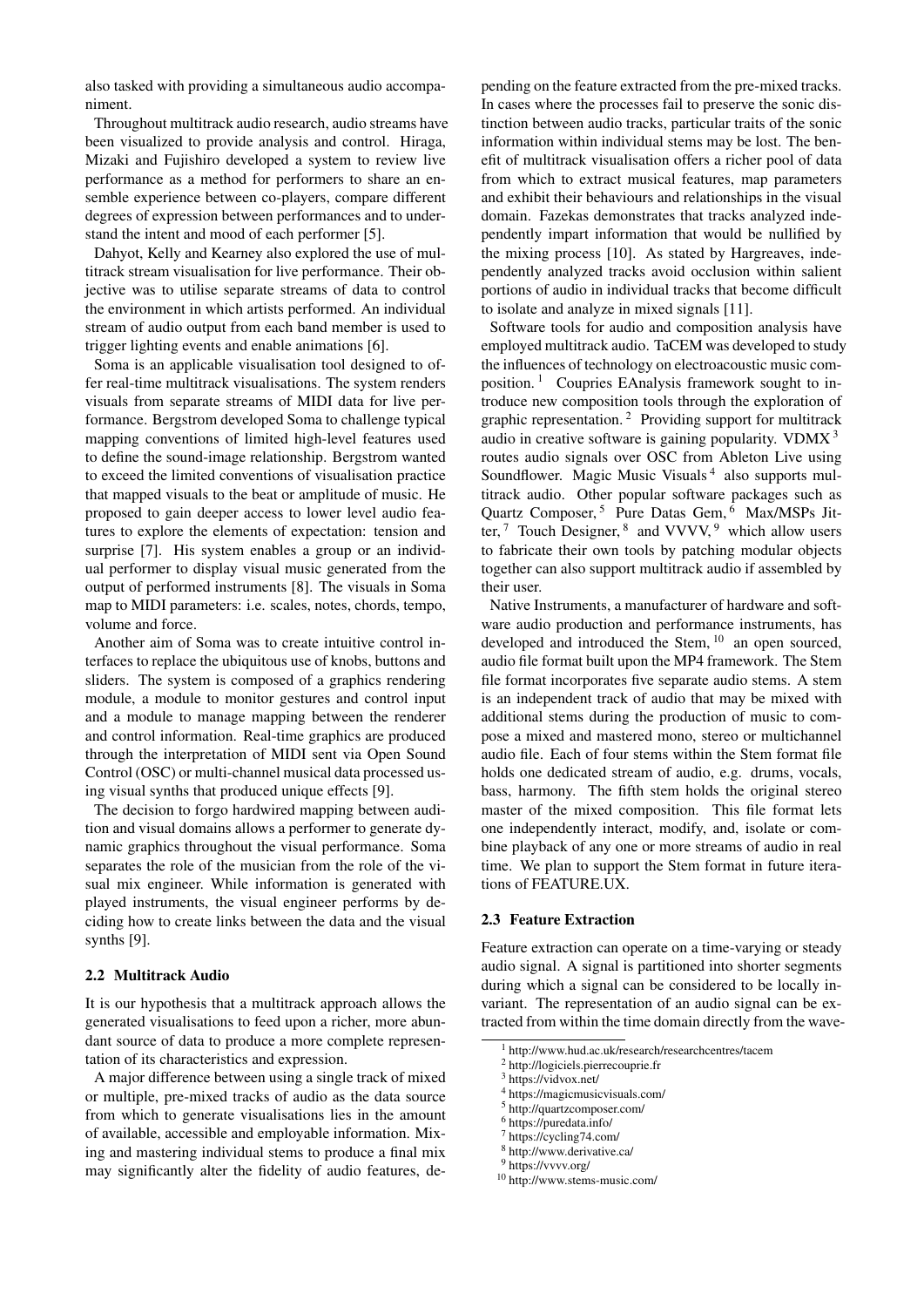form or after the signal has been transformed into the frequency domain to disclose its spectral characteristics [\[12\]](#page-8-11). An audio signal, analyzed either locally by frame or globally over longer durations of time, reveals structural or semantic properties descriptive keywords defined from familiar language used to describe their sonic characteristics [\[13\]](#page-8-12) by which they can be classified and understood [\[14\]](#page-8-13).

Common audio features, derived from music composed of pitched sound objects of short duration and fixed timbre organised into larger structures are identifiable and quantifiable [\[15\]](#page-8-14). Wisharts quote categorises properties of classical, contemporary and popular music (the current emergence of electronically-tinged popular music, notwithstanding) whose formulaic, melodic and harmonious arrangements are constructed from phrase structures that constitute sonic events [\[16\]](#page-8-15) [\[17\]](#page-8-16). The task of creating a representational visualisation of audio from music of this specification despite its complexity can be accomplished directly from the data, where known values can be extracted from the notation.

Music whose characteristics are exhibited through complex textures and shifting, evolving transformations rather than notes and chords are encompassed in what Edgard Varse coined organized sound in the 1920s [\[18\]](#page-9-0). This description has since evolved into a class of music that consists of many forms, structures and styles.  $11$  Electronic music is a variegated signifier that endeavors to describe the diverse methods of composition and aesthetics of all encompassed sub-genres it aims to define [\[17\]](#page-8-16) [\[19\]](#page-9-1). The type of music with which this research is concerned is non-notated spectral music, which fails to provide neat numerical data by which to showcase its attributes no note or MIDI information may exist to appraise the contour of an envelope or detect the discrete distinct grains within layered scales of sonic or temporal structures [\[20\]](#page-9-2). Music Information Retrieval and audio content-based processing can help close the gap towards extracting musical and perceptually-relevant information from a non-notated, electronic music audio signal [\[21\]](#page-9-3).

Dahan outlines problems with using computer analysis on electroacoustic music signals; tools are primarily developed to evaluate Western, tonal and pitched music. He suggests three MIR techniques that can be used to analyze electronic music signals. Firstly, using Mel-Frequency Cepstral Coefficients (MFCCs) produces perceptually-relevant impressions of timbre. Secondly, signal analysis of electronic music can take advantage of MIR pattern recognition techniques used to access audio repetition, which can be viewed as a trademark of certain electronic music genres, e.g. chiptune, dubstep, breakbeat and glitch. Also present in traditional music, repetition, presents itself in irregular patterns that can be appear within various time scales [\[20\]](#page-9-2). Finally, the segregation of sound may not be an obstacle as multitrack audio sources remain distinct [\[22\]](#page-9-4).

#### 2.4 Audio Visual Practice, Performance and Tools

Baker et al. collated writings from blog posts that contributed to an online community of 13 writers and 19 commenters [\[23\]](#page-9-5). Built around real-time live performance and media, the community discussed topics associated with realtime media from the perspective of the performer, performance and audience over a period of three months. Posts from the project expressed that its writers want to be introduced to new methods of performance, i.e. shared performances that break the limitations of a solo VJ presenter [\[23\]](#page-9-5). Comments suggested that VJs should have increased prominence when working with DJs who benefit from more notoriety and visibility [\[24\]](#page-9-6). Views expressed that the experience of the viewer should be less dependent upon their interpretation of the VJs artistic intent and that the causal relationship between sound and image should be easily discernible. The experience of live performance should be presented with new representations of time and innovative aural, visual and spatial aesthetic experiences [\[24\]](#page-9-6).

Hook et al. analyzed the expressive interactions of VJs. The research team filmed a documentary with four VJ collectives as they transitioned between practice, preparation and performance. They hosted focus groups with the VJs and asked them to re-edit the documentary according to specific topics. The findings of the experiment were categorised by themes: the aspirational category focused on artistic intent, goals and desired outcomes for their performances; the interaction theme concentrated on the impact of interaction upon the VJs practice; and the live category addressed the significance of liveness that the VJs placed on their practice. Results indicated that the VJs want live visual performance to evolve and become an integral part of musical performance. They want software that facilitates visual improvisation, mutability and that is less dependent on rendering assets. The artists sought to obtain finer control of the audio, interact with the data and receive immediate feedback from their actions. The VJs expressed the need for flexible, reconfigurable GUIs and tools that influence creativity by affording fewer options. While the VJs would like to engage the audience by revealing the causal link between sound and image, they also expressed that they would like to constrain audience interaction [\[25\]](#page-9-7).

Correia and Tanaka surveyed the landscape of existing computer-generative tools for audiovisual performance and composition. Taking a user-centered approach, they conducted interviews and hosted workshops focused on the expression and usability of tools, and audience engagement. Participants called for modular GUIs; integration of tools across a variety of software; and tools that afford greater expressibility, generative capabilities, flexible timelines, and the ability to expose the performers effort to the audience [\[26\]](#page-9-8).

In VJ: Audio Visual Art + VJ Culture, author and artist, Faulkner, also known as D-Fuse, provided a passport to VJing by providing a thorough survey of audiovisual cultures, artists and resources from around the world. In his remarks, the artist calls for new methods of visualisation, perceptible expressions of structural relationships between the aural and visual domains in addition to aesthetics, the ability for the user to influence the audio portion of the VJ performance, and format agnostic software. He proposes a VJ practice that is less technical and reliant on amassed

<span id="page-2-0"></span><sup>11</sup> http://ears.pierrecouprie.fr/spip.php?rubrique3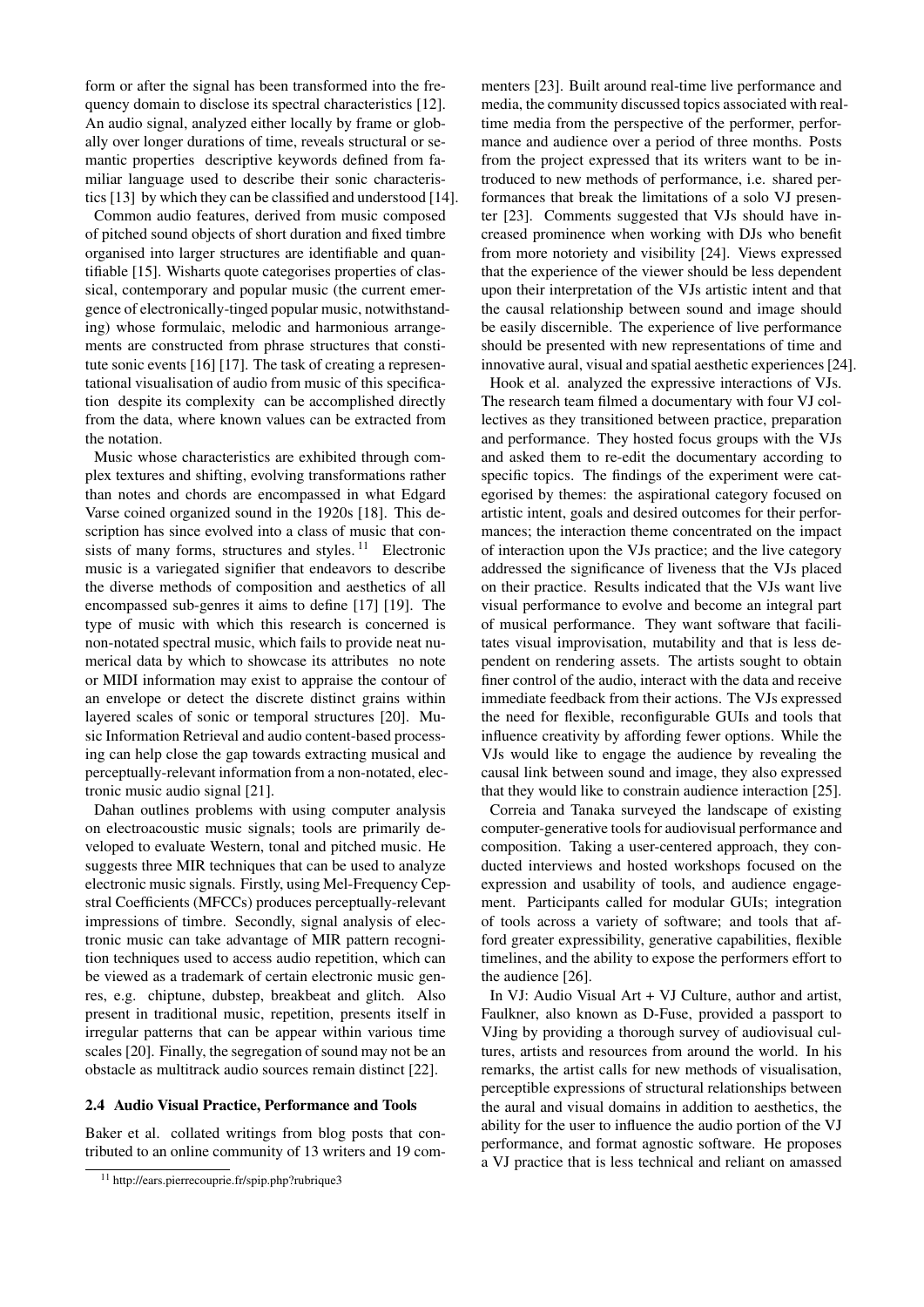collections of video assets, decreases the pre-production required to manage the assets, and that breaks away from looped-video presentations [\[27\]](#page-9-9).

## 3. METHOD

#### 3.1 User Survey

A combination of iterative design and thematic analysis will be used to evaluate FEATURE.UX as a tool to control parameterized graphics using audio features extracted from multitracks. Other areas for investigation include expressibility of the user, mapping between audio features and visual parameters, and usability.

The attributes of FEATURE.UX were selected after performing a survey of research literature focused around VJ tools, practice and theory and, live performance and interfaces. Also, a comprehensive survey was designed to collect information from live visualists, sound visualisation and audio-visual artists, and VJs. 31 open-ended questions were focused along six categories: experience, preparation, performance, mapping between audio and visual domains, multitrack audio and technological enhancement. Thirty opinion scale/Likert questions focused on multitrack sound visualisation, audio feature extraction and applied mapping strategies used to link sound with image. Demographic questions included queries about the subjects work samples for context. The online survey was hosted on the BOS online survey platform run by the University of Bristol and distributed via email, Twitter, Facebook and throughout several audiovisual communities, digital artist networks and commercial software forums. Quantitative results were evaluated from the responses of 22 participants (three women and 19 men aged from 21 to 57 years submitted surveys. The median age is 36.5 years.) Fifteen (68.2%) participants are professionals, six (27.3%) are amateur performers and one (4.5%) is a hobbyist.

#### *3.1.1 Audio Stem Results*

Overall, the findings show that the practice of using multitrack audio to create visuals is not prevalent enough to assess. More artists (27.2%) would use audio stems to create their visuals if given access than the 18.1% who stated they would not. But, 49.5% of the participants are at least satisfied with only having access to the stereo or mono mix to create visuals, 22.7% either felt indifferent or disinterested, and the same percentage, 22.7%, were not satisfied with having access to only a stereo or mono mix.

For 45.5% of the respondents, access to stems would provide greater control of the audio data with which to create visuals as shown in Fig. [1.](#page-3-0) But, the same 45.5% acknowledged that including stems within their workflow would make the process more complicated, some noting that the added complexity may not be worth the effort.

The availability of stems is not directly linked to the assessed quality of the finished composition. 50.0% felt that working with stems wouldnt necessarily make their visuals better, however, 18.2% agreed and 18.2% disagreed that employing them would make their visuals more meaningful. Also, 31.8% believed that having access to stems

<span id="page-3-0"></span>

Figure 1. Chart A shows the percentage of participants who felt that having access to audio stems to create visuals would afford more control over the musical data. Chart B shows how they responded to adding complexity to their workflow by employing stems to create visuals.

would create a stronger link between sound and image.

Statements expressed concern that utilizing stems would affect audience engagement. 36.4% participants agreed and 36.4% disagreed that using stems to create visuals may render them too complicated for an audience to follow. Additionally, one artist (4.5%) offered the opinion that the assessment of complexity for particular visuals depends on the application.

#### *3.1.2 Audio Feature Results*

45.4% felt that additional audio features beyond what is already available are not needed to create visuals and 40.9% responded that the beat and the pitch are the most meaningful features to use. However, 59.1% neither agreed or disagreed, which may signify a deficiency of awareness about audio feature extraction as a tool for visualisation. Written responses stated that the lyrics, style of music and the extracted spectrum can be equally important.

Only 9.1% of the participants felt strongly uninterested in using additional features to create visuals. Although 45.4% of participants deemed access to more features unnecessary, 50.0% of the artists were at least interested in having access to more features as shown in Fig. [2.](#page-4-0)

Even though the results suggest that using multitracks would adversely affect audience engagement, 81.8% of the artists are not concerned that viewers may not understand the visuals created using additional audio features. The artists (40.9%) are more concerned with the synchronization between audio and visuals. 22.7% agreed and 22.7% disagreed that additional features will help create a tighter sync between sound and visuals.

#### *3.1.3 Mapping Results*

The results imply that the practice of mapping is more of an intuitive exercise than based on an exact system as shown in Fig. [3.](#page-4-1) 22.7% of artists felt that creating arbitrary pairings between audio features and visual parameters is an adequate method to create a link between the two domains. 36.4% disagreed. Furthermore, there is no consensus that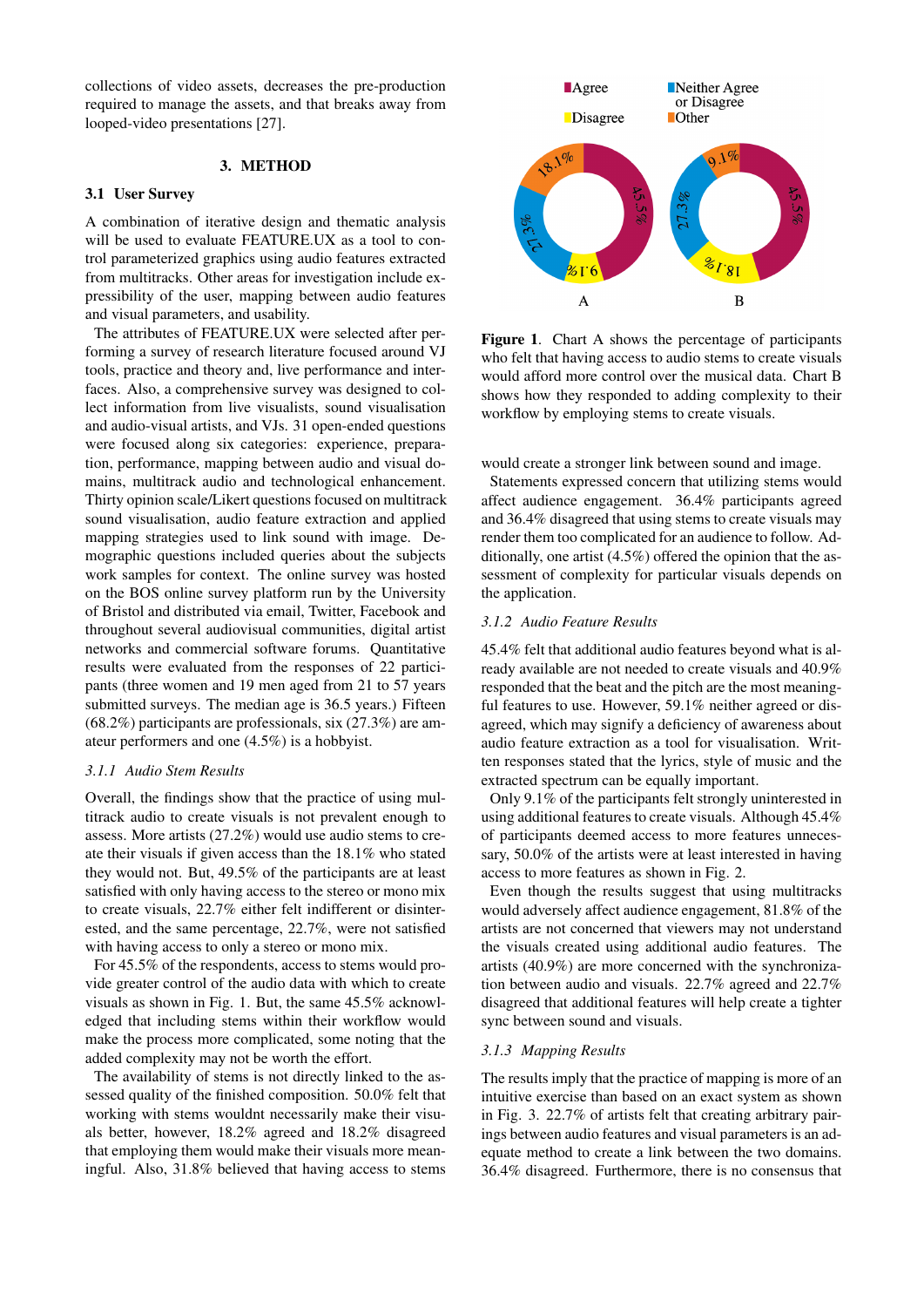<span id="page-4-0"></span>

Figure 2. Artists expressed interest in having access to additional audio features with which to create their visuals as shown in Chart A. Although, as shown in Chart B, the participants overwhelmingly agreed that using additional audio features to create visuals is not essential to their practice.

<span id="page-4-1"></span>

Figure 3. In Chart A, the artists assess mapping between audio parameters and visual attributes as a random exercise within their practice. Whether there exist established conventions between audio parameters and visual attributes is measured in Chart B.

there either are or arent established conventions between pairings, 27.3% agreed, 22.7% disagreed. Most (40.9%) responded neutrally. It follows that a majority of artists (72.7%) create their own rules when mapping between audio features and visual parameters.

Establishing a causal relationship between sound and image is a concern for 45.4% of the artists. 100.0% of the participants disagreed that an audience could only determine links between sound and image if the audio and visuals were mapped using a 1-to-1 mapping strategy, in which parameters in one domain are linked to one and only one feature in the other [\[28\]](#page-9-10).

The degree of expression or meaning that an artist seeks to achieve within the visuals does not seem to be directly related to the implemented mapping strategies. Either a 1-to-many or many-to-1 relationship between sound and visuals allows for one parameter in one domain to be represented by more than one parameter in the other. Implementing one of these mapping strategies is more likely to

<span id="page-4-2"></span>

Figure 4. Schematic of the FEATUR.UX system.

increase the complexity of a composition since links between associated parameters are superimposed [\[28\]](#page-9-10). However, there is no consensus about the visible influence of executing these strategies. 68.2% neither agreed or disagreed that the link between sound and visuals can be expressed or distorted due to the employed mapping between the two and, 13.6% equally agreed and disagreed.

Despite the mapping strategy employed, 68.1% of the participants disagreed that audiences should be able to relate every sound event in the music with an accompanying visual. In addition, the viewer's interpretation, which may depend on the type and location of a performance [\[24\]](#page-9-6), is not expected. 36.6% felt that the audience does not have to understand the visuals, even though 40.9% are interested in conveying meaning through their performances to those who experience them.

## *3.1.4 Quantitative Results Discussion*

Most artists neither agreed or disagreed with 26 of the 30 Likert statements. Utilizing stems from multitrack audio and additional, uncommon audio features to create live visuals is not yet popular enough to build opinions about their impact on practice and performance. In addition, there is no established common language to distinguish between disciplines within live audiovisual practice and performance. Carvalho and Lund sampled the live audiovisual community to learn how practitioners define their own practice. The results of the 2014 international survey found that the boundaries and language used to define practices within visual music, expanded cinema, live cinema, VJing and audiovisual performance are continuously debated, fluid and ambiguous. Finding consensus about the practices involved within live audiovisual performance using terms like visuals and visualisation is difficult when their meanings are malleable and depend on their application, usage and context [\[24\]](#page-9-6).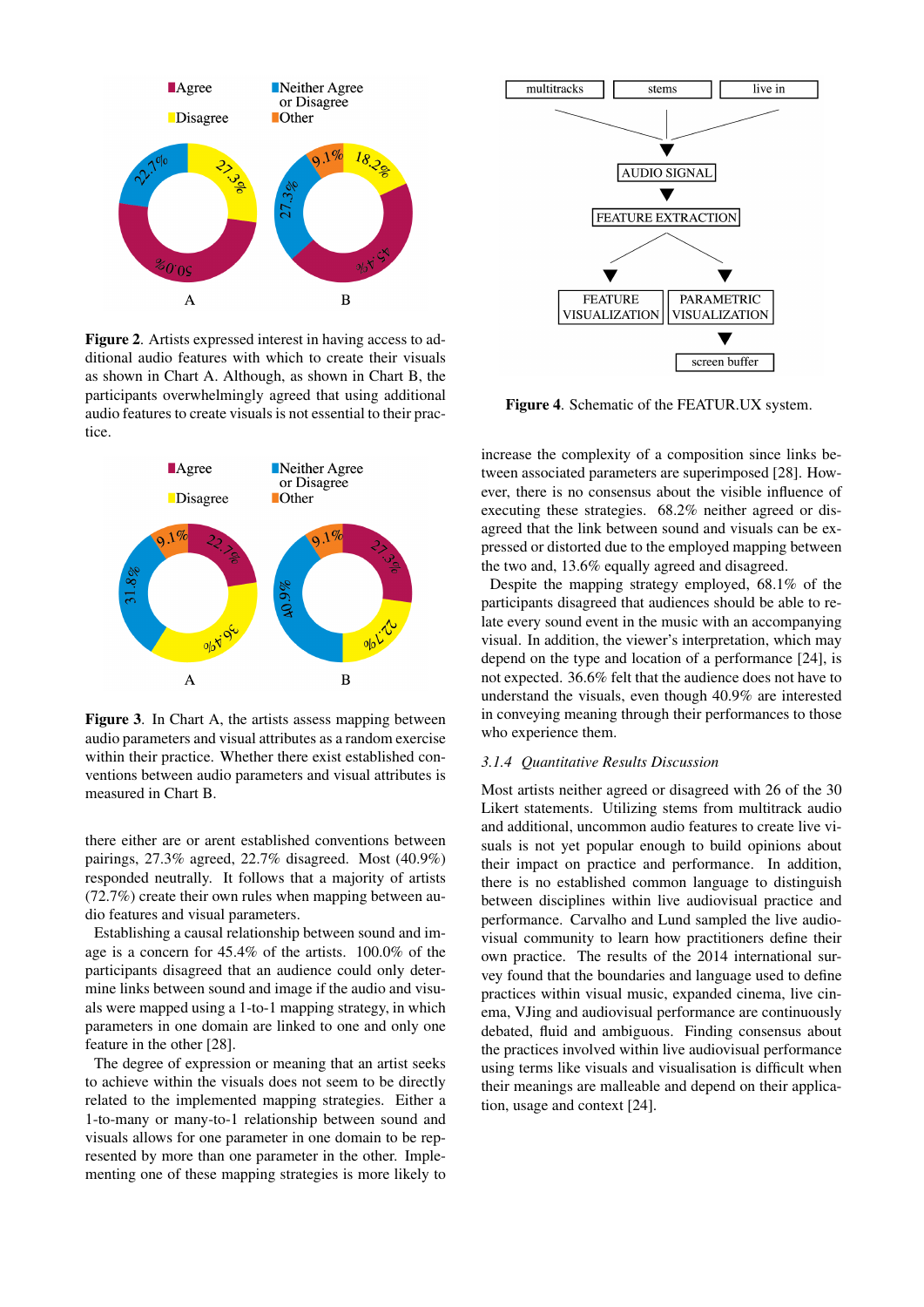<span id="page-5-1"></span>

Figure 5. A representation of sound visualization within FEATUR.UX. (A) Directed paths are drawn within the workspace. The paths, which flow from top to bottom, begin with an audio signal pin (noted by an asterisk) and end with an output window pin (noted by a white circle). (B) The illustrations to the right of the directed paths represent consecutive frames of a visualization.

## 3.2 FEATUR.UX Prototype

The FEATUR.UX prototype is programmed using open-Frameworks.<sup>[12](#page-5-0)</sup> The ofxGui addon was used to build the user interface. Maximillian is an audio synthesis and signal processing library written in C++, whose addon, ofx-Maxim, was chosen for its native real-time audio analysis and feature extraction capabilities. It is an easy-to-use framework with a collection of fundamental feature extractors commonly used for music information retrieval [\[29\]](#page-9-11).

A tabulated list of desires and needs articulated by participants to evolve the practice and performance of live visuals, as mentioned in previous research discussed in Section 2.4, was used to choose objectives for FEATUR.UX. Given access to multitrack music and audio feature extractors, we hypothesize that the prototype affords users greater control of audio data and new methods to present visualisations. The technical load, reliance on amassed libraries of video assets, and pre- and post- processing requirements of traditional live visual practice and performance are eliminated by the use of computer generated methods of drawing. A modular GUI provides a flexible, adaptable workspace.

As shown in Fig. [5\(](#page-5-1)A), users draw directed paths between nodes in a grid to create visualisations. This mapping model is inspired by the design and interactive interfaces of visual synths and offers a space for improvisation and creative spontaneity. The layered screen buffers to which the visuals are exported allow greater preferences for creating composites (synchronous and layered graphic visualisations). The limited palette of windows and menu options inspire the user to create with less.

## *3.2.1 UI Design of FEATUR.UX*

The modular user interface, shown in Fig. [6,](#page-5-2) is composed of separate panels from which the user can, (A) start and stop audio playback, (B) view selected paths, (C) create directed paths within the workspace grid, (D) manually control playback of individual or groups of stems, (E) monitor the live waveform and spectrum, (F) view visualizations of

<span id="page-5-2"></span>

Figure 6. The modular GUI in FEATUR.UX.

the audio feature response to audio, (G) control which stem or group of stems is visualized in (F), (H) control which feature is visualized in (F), (I) manipulate parameters of graphic attributes, (J) monitor a log of which audio features are mapped to which visual attributes, and (K) view the composite visualizations created in the application.

#### *3.2.2 Workspace Grid*

The main workspace, shown in Fig. [6\(](#page-5-2)C), is a grid within which the user can draw paths between pins. As shown in Fig. [7,](#page-5-3) a completed path starts with an input audio stream pin and ends with an output buffer window pin. The paths in between the input and output pins can include different combinations of pins that control color, thresholds and parameters for graphic methods of drawing.

<span id="page-5-3"></span>

Figure 7. Data flow between pins.

One instance of an audio feature can be used to control the behavior of several visual parameters as shown in Fig. [8.](#page-6-0) One stem can be connected to multiple audio features, whose visualizations can be combined into a single layer in a shared screen buffer as shown in Fig. [9.](#page-6-1) And, many instances of any type can be used within a directed path as seen in Fig. [10.](#page-7-0) Also, if more than one audio stream is connected at the input pin of a path, the audio data used to generate the visualization is the mixed audio signal.

<span id="page-5-0"></span><sup>12</sup> http://openframeworks.cc/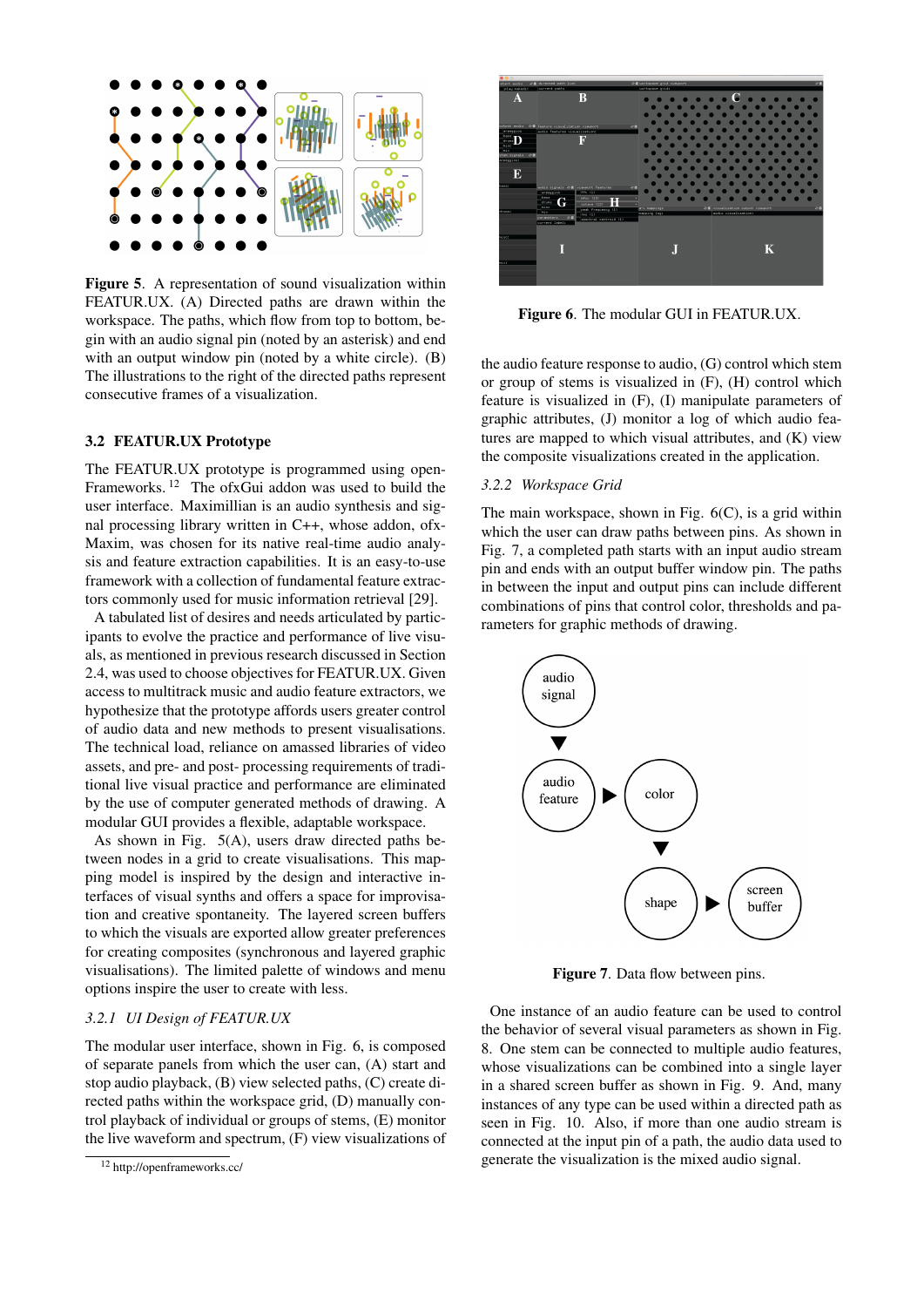<span id="page-6-0"></span>

Figure 8. One stem and one audio feature is used in this path to control separate visual parameters as shown. A parameter of the FFT is used to manipulate the color, fill, stroke and position of circles as shown in the resulting layer composition in Fig. [11\(](#page-7-1)A) and (B).

#### *3.2.3 Audio Input Panel*

There are three proposed cases in which multitrack audio can be imported into FEATUR.UX as seen in Fig. [4.](#page-4-2) In the case that the mixed audio track is not a sum of individual stems, the audio for the mixed track can be routed to the output channels while the user uses the data from the constituent stems to create visualisations. If the imported audio file is a Stem format file or the final mix is the sum of the separate stems (and the imported file is not a Stem format file), the user can control which audio streams are routed to the output channels while creating visualisations with the respective streams of data. Lastly, for live audio inputs, the audio for each stem is routed to the output channels while the user visualizes the live data.

#### *3.2.4 Feature Visualisation Panel*

FEATUR.UX lets the user monitor the response of audio features. The user selects a feature to visualize, as shown in Fig. [6\(](#page-5-2)H), by choosing one or more audio stems as shown in Fig. [6\(](#page-5-2)G). If more than one audio input is selected, the mixed audio is used to create the feature visualisation for the chosen extractor.

#### *3.2.5 Dynamic Parameter Panel*

Sections of this panel as shown in Fig. [6\(](#page-5-2)I) appear only after a user selects a visual parameter pin along a closed path in the workspace grid. The FEATUR.UX interface is designed to offer access only to UI elements that are required to complete the task being considered.

#### *3.2.6 Output from Screen Buffer Window*

Each directed path in the workspace grid ends with a screen buffer as shown in Fig. [7.](#page-5-3) For every completed path, there exists a separate, layered visualisation in order of user preference, as shown in Fig. [11\(](#page-7-1)A) through (F). Access to parameters to manipulate the appearance of the screen buffer are dynamically accessible as mentioned above. A com-

<span id="page-6-1"></span>

Figure 9. One stem and three audio features are used in this path to control separate visual parameters as shown in the resulting layer composition in Fig. [11\(](#page-7-1)C) and (D).

posite image of a layered visualization is shown in Fig. [11\(](#page-7-1)G).

#### *3.2.7 Feature Extraction in FEATUR.UX*

The following are the current audio features available in the FEATUR.UX prototype:

1. The Fast Fourier Transform extracts spectral information from an audio signal. The resulting complex signal is composed of a real and an imaginary part, which are used to calculate the magnitude and phase of the signal [\[30\]](#page-9-12). The FFT calculation performs as an auditory filter that mirrors, to some extent, the physiology within the human ear [\[31\]](#page-9-13). This perceptually-salient audio feature is a standard extractor used for sound visualisation.

2. MFCCs are a perceptual feature used to represent the timbral characteristics of an audio signal [\[32\]](#page-9-14). The representation of the short-term power spectrum is usually depicted using 8 - 20 of the first coefficients. The number of coefficients used can be adjusted based on the complexity of the signal [\[12\]](#page-8-11). Each of the coefficients can be isolated separately to monitor its behaviour and visualise.

3. The Chromagram, referred to as the Octave Analyzer in ofxMaxim, reveals the distribution of energy in an audio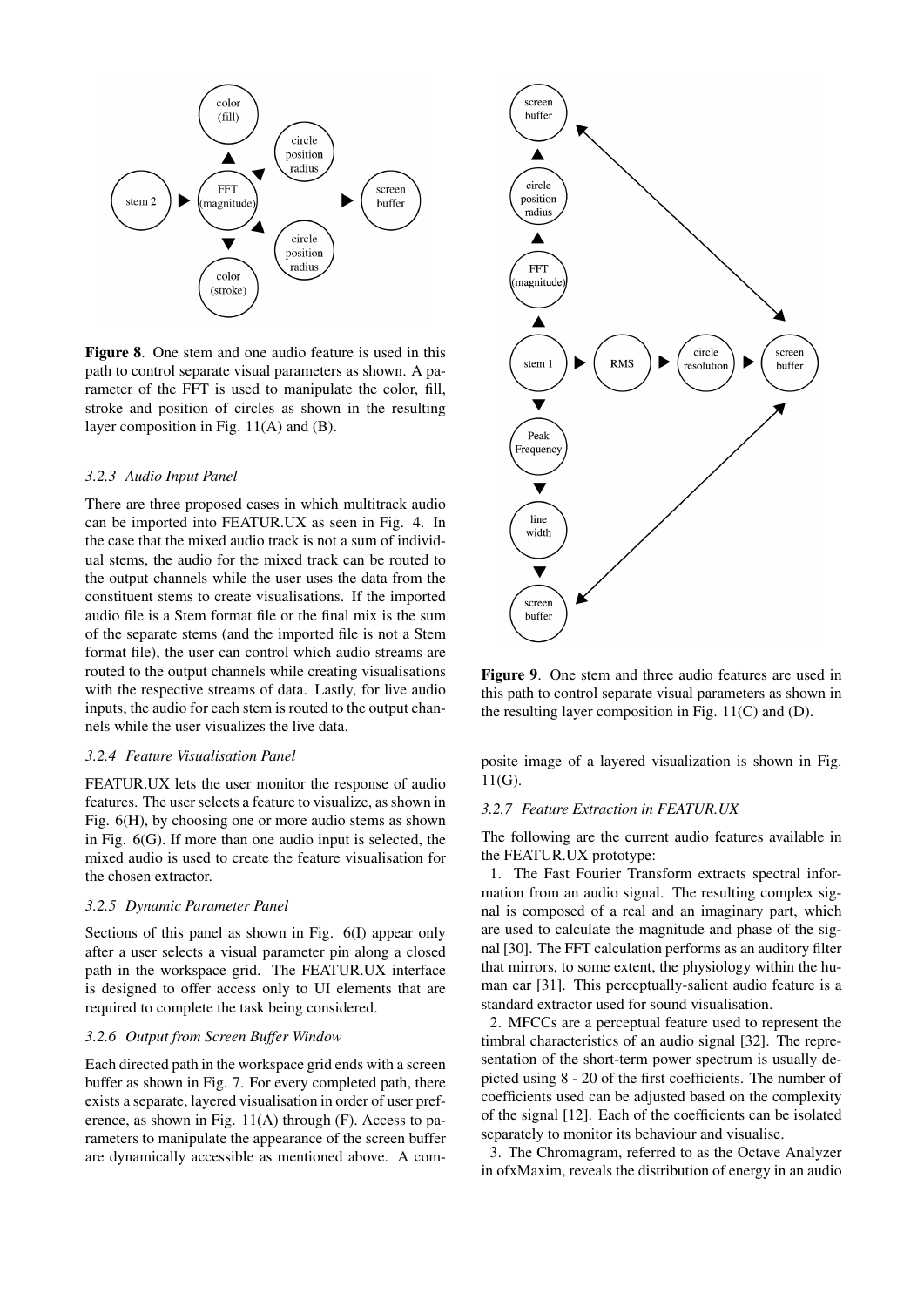<span id="page-7-0"></span>

Figure 10. From the cross section A-A, downwards, the sample data is created with a mixed audio stream. Three stems are combined to influence the color and position of points. Upwards from the cross section A-A, shows how sample data from each stem can also be used to control the individual behavior of visual attributes. The visualisations that result from the featured path are shown in Fig.  $11(E)$  $11(E)$ and (F).

signal along a range of pitches. The dimension of tone height, where the range is segmented into octaves rather than pitch classes from traditional music scales [\[12\]](#page-8-11) [\[21\]](#page-9-3). Each of the 12 pitch classes can be isolated separately to monitor its behaviour and visualise.

4. The waveform is an aggregate of compound sinusoidal waves and makes up the raw audio signal [\[32\]](#page-9-14). The waveform itself is not considered an audio feature, but is a ubiquitous method used to create sound visualisations.

<span id="page-7-1"></span>

Figure 11. Images (A) and (B) display visualizations generated from the directed path shown in Fig. [8.](#page-6-0) The directed path shown in Fig. [9](#page-6-1) generated the forms seen in images (C) and (D). The circle resolution is controlled by the RMS value, an indication of loudness. In image (C) where it is valued between 3.0 and 4.0 (The upper bound is exclusive), triangles are generated. In image (D), the RMS is at least 2.0 and at most 2.99, therefore a line is drawn. Larger RMS readings generate shapes that closer represent the circular form. Peak Frequency readings are expressed in the resulting line widths. The compound path shown in Fig. [10](#page-7-0) is used to generate the meshes drawn in images (E) and (F) in which the graphic depicted in yellow represents the mixed audio stream. The meshes that represent the behaviour of the individual stems are rendered separately. A frame of a multi-layered visualization composed with the paths described in Fig. [8,](#page-6-0) Fig. [9](#page-6-1) and Fig. [10](#page-7-0) is shown in image (G). Wombatman6581 was used to generate this visualization. Musician Goto80 produced the song using a Commodore 64 with a 6581 SID-chip.

5. The peak frequency is the measure of the frequency bin with the highest magnitude within the spectrum of an audio signal. In some cases, it is an indicator of pitch, which may reveal the position of the fundamental frequency [\[33\]](#page-9-15).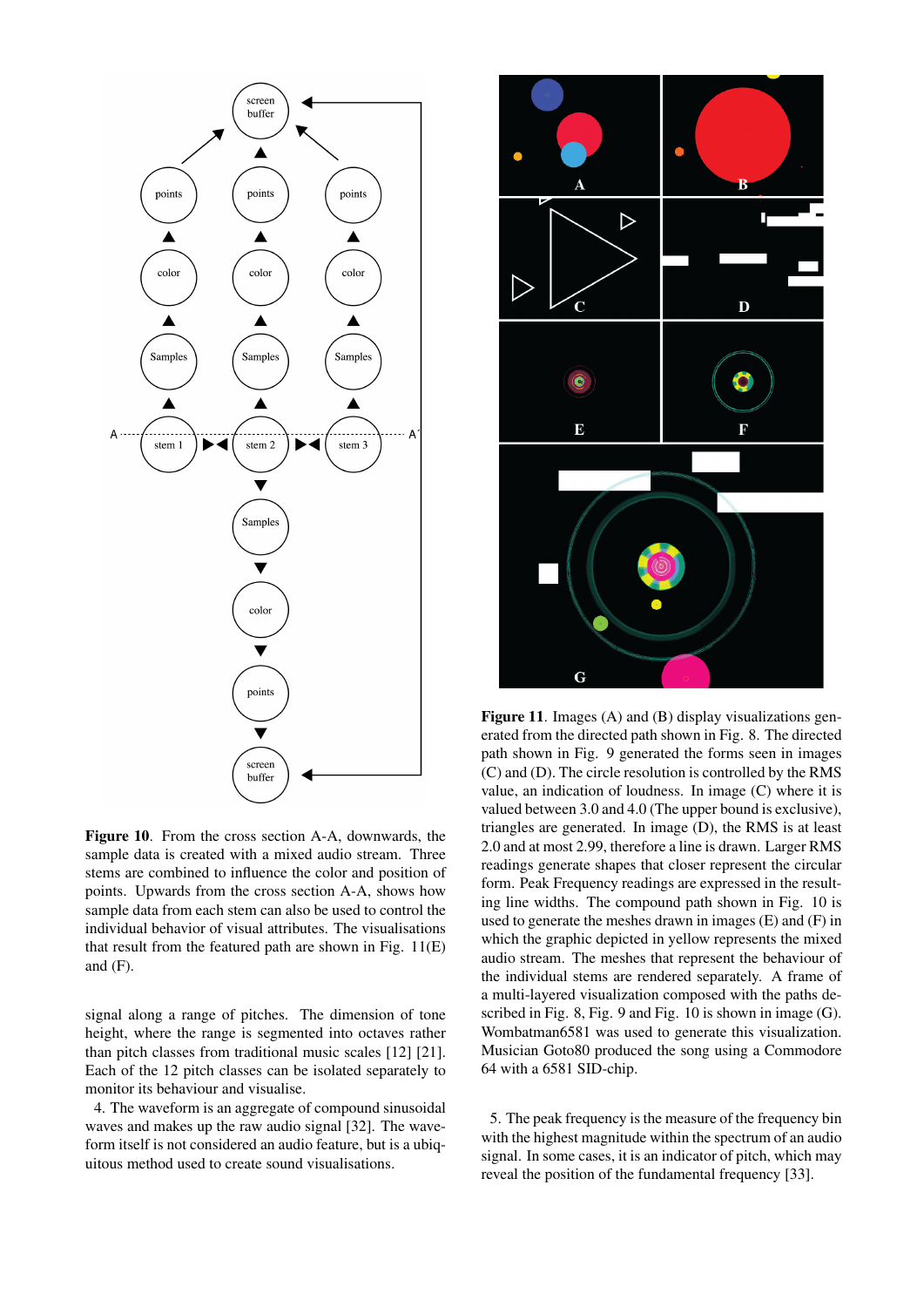6. The spectral centroid is the frequency corresponding to the center of gravity of the energy spectrum. It is the threshold at which half of the energy is above or below that frequency. The measure of the spectral centroid relates to the perception of brightness or sharpness and quality of timbre that increases with the presence of high frequencies [\[12\]](#page-8-11) [\[32\]](#page-9-14).

7. The Root Mean Square (RMS) is a measure of signal intensity that evaluates the envelope of an audio signal and can be seen as a basic model of loudness of an audio signal [\[12\]](#page-8-11) [\[32\]](#page-9-14).

## 4. CONCLUSIONS AND FUTURE WORK

The adoption of multitrack audio for creative applications is still new and the use of stem technology is growing.  $13$ FEATURE.UX proposes to introduce a platform to apply multitrack audio towards live audio visual performance.

The quantitative results from the preliminary survey of a limited sample of participants reveal that introducing additional audio features and multitrack audio into the pipeline for developing live visuals is in its infancy. It is our assumption that the responses to the survey lacked clear motivations to use multitrack audio because there exists a lack of tools and opportunity to do so. With FEATURE.UX we aim to provide a framework to be able to test this hypothesis. The lack of awareness about audio features beyond the commonly exploited extractors and of multitrack stems is significant. Furthermore, the evaluation of the qualitative results thus far supports the earlier findings of Carvalho and Lund [\[24\]](#page-9-6). The qualitative results from the survey reveal that few participants use a common language to discuss topics related to live audiovisual practice and performance and, the departmentalization of the various disciplines within the audiovisual space creates a barrier that inhibits communication. Although at least 2 participants noted that they currently use stems in their audiovisual practice, the utility of multitrack audio visualization will remain unknown until it is experienced by more users. Additional studies will be conducted to learn how the community considers and implements mapping between sound and image and to further explore the use of audio features and stems to control parameters for generative computer visuals.

## 5. REFERENCES

- <span id="page-8-0"></span>[1] N. Correia Da Silva Diniz, M. Demey, and M. Leman, "An interactive framework for multilevel sonification," 2010.
- <span id="page-8-1"></span>[2] H. J. Song and K. Beilharz, "Aesthetic and auditory enhancements for multi-stream information sonification," in *Proceedings of the 3rd international conference on Digital Interactive Media in Entertainment and Arts*. ACM, 2008, pp. 224–231.
- <span id="page-8-2"></span>[3] S. Jordà, "The reactable: tangible and tabletop music performance," in *CHI'10 Extended Abstracts on Hu-*

*man Factors in Computing Systems*. ACM, 2010, pp. 2989–2994.

- <span id="page-8-3"></span>[4] N. Corriea, *Interactive Audiovisual Objects*. Aalto ARTS Books, 2013.
- <span id="page-8-4"></span>[5] R. Hiraga, R. Mizaki, and I. Fujishiro, "Performance visualization: a new challenge to music through visualization," in *Proceedings of the tenth ACM international conference on Multimedia*. ACM, 2002, pp. 239–242.
- <span id="page-8-5"></span>[6] R. Dahyot, G. Kearney, and C. Kelly, "Visual enhancement using multiple audio streams in live music performance," in *Audio Engineering Society Conference: 31st International Conference: New Directions in High Resolution Audio*. Audio Engineering Society, 2007.
- <span id="page-8-6"></span>[7] E. H. Margulis, "A model of melodic expectation," *Music Perception: An Interdisciplinary Journal*, vol. 22, no. 4, pp. 663–714, 2005.
- <span id="page-8-7"></span>[8] K. Brougher and O. Mattis, *Visual Music: Synaesthesia in Art and Music Since 1900*. Thames & Hudson, 2005.
- <span id="page-8-8"></span>[9] I. Bergstrom and R. B. Lotto, "Harnessing the enactive knowledge of musicians to allow the real-time performance of correlated music and computer graphics," *Leonardo*, vol. 42, no. 1, pp. 92–93, 2009.
- <span id="page-8-9"></span>[10] G. Fazekas and M. Sandler, "Structural decomposition of recorded vocal performances and it's application to intelligent audio editing," in *Audio Engineering Society Convention 123*. Audio Engineering Society, 2007.
- <span id="page-8-10"></span>[11] S. Hargreaves, A. Klapuri, and M. Sandler, "Structural segmentation of multitrack audio," *Audio, Speech, and Language Processing, IEEE Transactions on*, vol. 20, no. 10, pp. 2637–2647, 2012.
- <span id="page-8-11"></span>[12] D. Mitrović, M. Zeppelzauer, and C. Breiteneder, "Features for content-based audio retrieval," *Advances in computers*, vol. 78, pp. 71–150, 2010.
- <span id="page-8-12"></span>[13] R. Stables, S. Enderby, B. De Man, G. Fazekas, and J. Reiss, "Safe: A system for the extraction and retrieval of semantic audio descriptors," in *15th International Society for Music Information Retrieval Conference (ISMIR 2014)*, 2014.
- <span id="page-8-13"></span>[14] D. Smalley, "Spectromorphology: explaining soundshapes," *Organised sound*, vol. 2, no. 02, pp. 107–126, 1997.
- <span id="page-8-14"></span>[15] T. Wishart, *On Sound Art*. Harwood Academic Publishers, 1996.
- <span id="page-8-15"></span>[16] N. Adams and M. Simoni, "Time-frequency visualization of electro-acoustic music," in *Enriching Scholarship Workshop, University of Michigan*, 2005.
- <span id="page-8-16"></span>[17] J. Humiecka-Jakubowska, "Electronic music in the perspective of semiotics," *Interdisciplinary Studies in Musicology*, no. 14, p. 258 273, 2014.

<span id="page-8-17"></span><sup>13</sup> http://www.stems-music.com/stems-partners/